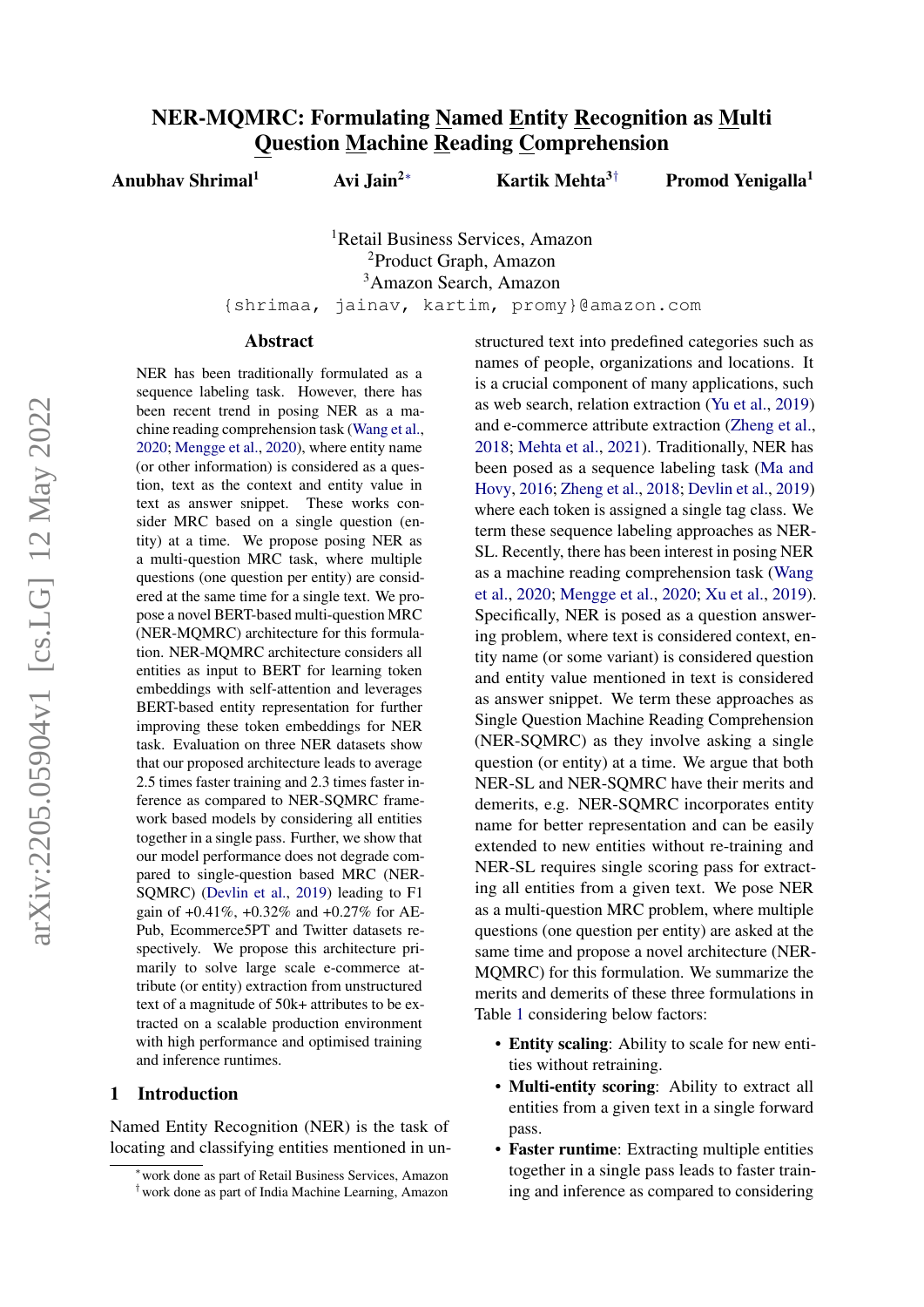single entity in a pass.

• Using entity information: Leveraging entity information (such as entity name) for learning better representations.

<span id="page-1-0"></span>

| Property             | NER-SL NER-SQMRC NER-MQMRC |  |
|----------------------|----------------------------|--|
| Entity scaling       |                            |  |
| Multi-entity Scoring |                            |  |
| Faster runtime       |                            |  |
| Entity information   |                            |  |

Table 1: Comparing different attribute extraction approaches based on various factors.

As summarized in Table [1,](#page-1-0) our proposed NER-MQMRC architecture combines the best of NER-SL and NER-SQMRC. NER-MQMRC considers extraction of multiple entities based on multiple questions on same text, and is novel in three ways - 1) Token representations are learnt to incorporate information of all the entities, unlike using single entity as in [\(Wang et al.,](#page-6-0) [2020;](#page-6-0) [Mengge et al.,](#page-6-1) [2020\)](#page-6-1). 2) We introduce leveraging BERT-based entity representations for further improving token representations for NER task. 3) Our architecture leads to faster training and inference. E.g. scoring of five entities can be done using a single forward pass with our NER-MQMRC as compared to five passes required earlier with NER-SQMRC based models [\(Devlin et al.,](#page-6-2) [2019;](#page-6-2) [Wang et al.,](#page-6-0) [2020;](#page-6-0) [Mengge et al.,](#page-6-1) [2020\)](#page-6-1). Experiments on three NER datasets establish the effectiveness of NER-MQMRC architecture. NER-MQMRC achieves 2.5x faster training and 2.3x faster inference as compared to single question based MRC (NER-SQMRC) framework based models by considering multiple entities together in training and inference. Further, we show performance boost over SOTA NER-SQMRC [\(Devlin et al.,](#page-6-2) [2019\)](#page-6-2), obtaining  $+0.41\%$ ,  $+0.32\%$  and  $+0.27\%$  F1 improvements for AE-Pub, Ecommerce5PT and Twitter datasets respectively. Rest of the paper is organized as follows. We describe our proposed NER-MQMRC architecture in Section [2.](#page-1-1) We discuss our experimental setup in Section [3](#page-3-0) followed by results in Section [4.](#page-4-0) We discuss the industry impact of our work in Section [5](#page-5-0) and summarize the paper in Section [6.](#page-6-8)

#### <span id="page-1-1"></span>2 NER as a Multi-Question MRC task

### <span id="page-1-3"></span>2.1 Problem definition and dataset construction

Given an input sequence  $X = \{x_1, x_2, ..., x_n\},\$ where  $n$  denotes the length of the sequence, the objective in NER task is to find and label tokens in X that represent entity  $y \in Y$ , where  $Y$  is a predefined list of all possible entities (e.g., BRAND, COLOR, etc). Under the NER-SQMRC framework, the model is given a question  $q_i$  asking about  $i^{th}$  entity and the model has to extract a text span  $x_{start_i, end_i}$  from X which are tokens corresponding to the  $i^{th}$  entity. For NER-MQMRC framework, the model is given a list of k questions  $Q = \{q_1, q_2, ..., q_k\}$ and the model has to extract the text spans  $\{(x_{start_1, end_1}), (x_{start_2, end_2}), ..., (x_{start_k, end_k})\}$ from  $X$  corresponding to each of the  $k$  entities. We use BERT for Question Answering [\(Devlin](#page-6-2) [et al.,](#page-6-2) [2019\)](#page-6-2) as our NER-SQMRC baseline implementation (refer Appendix [A.1\)](#page-7-0).

<span id="page-1-2"></span>

Figure 1: Data Input format for NER-SQMRC and NER-MQMRC model architectures.

Figure [1](#page-1-2) shows data input format for both NER-SQMRC and NER-MQMRC. Similar to conventional Question Answering, training data for NER-SQMRC consists of (text, single-entity-question, entity spans from text) triplets. For a dataset with  $k$ entities, training data consists of  $k$  samples for each text, each sample having question for one entity. However, for NER-MQMRC, training data consists of a single sample for each text, having  $k$  questions (one question per entity). Hence, NER-SQMRC formulation requires dealing with larger size training data  $(k$  times more samples) with same information as compared to NER-SL and NER-MQMRC. Similarly, during inference, NER-SQMRC requires performing  $k$  evaluations for the same text to get text span for each entity, whereas NER-MQMRC requires only a single evaluation for all entities.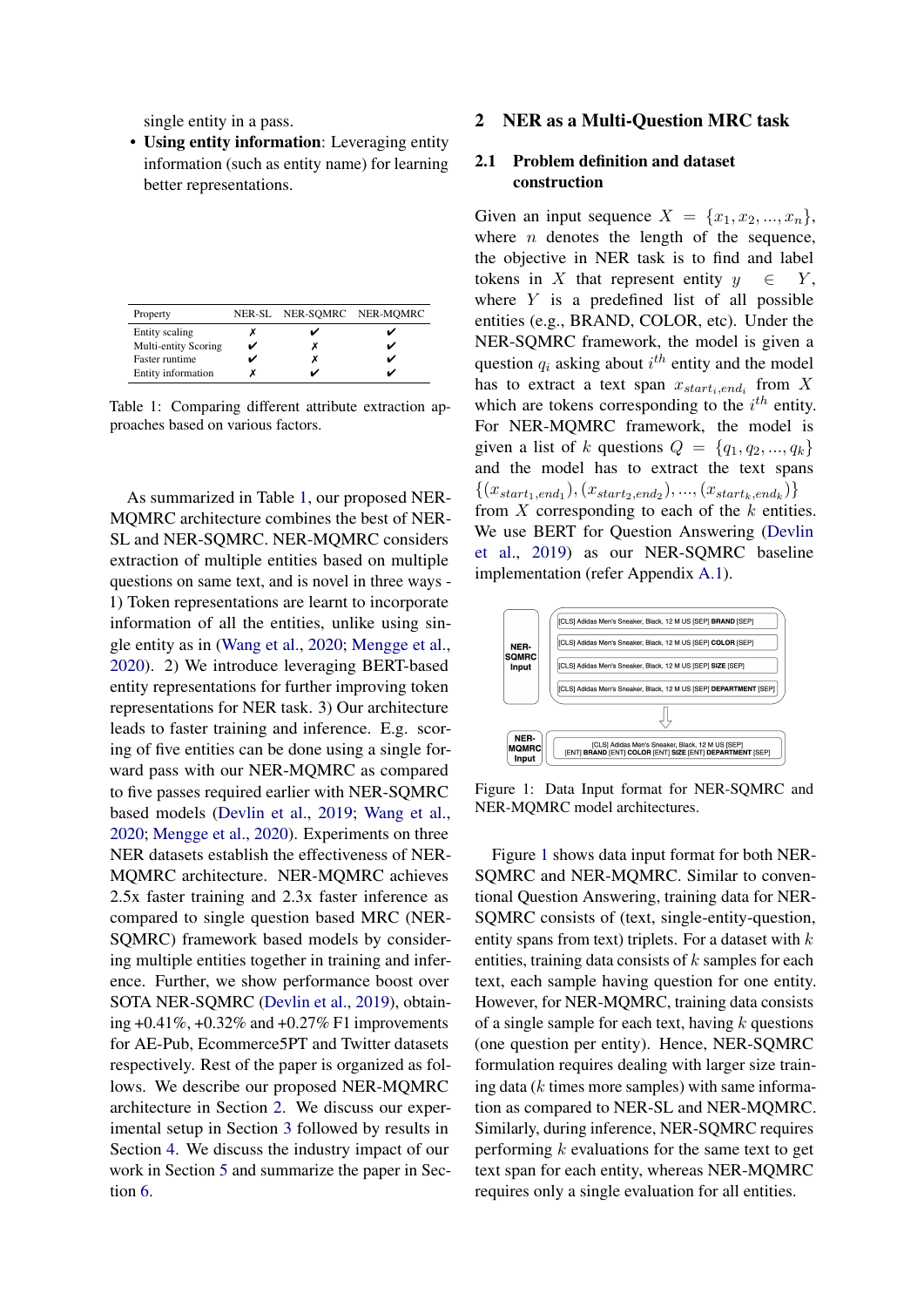#### 2.2 Model Details

Figure [2](#page-2-0) shows our proposed NER-MQMRC architecture. We build NER-MQMRC on top of BERT architecture [\(Devlin et al.,](#page-6-2) [2019\)](#page-6-2) by customizing BERT input and modifying the output layer as described in this section.

### 2.2.1 NER-MQMRC input

BERT has been trained to take a pair of sentences separated by a special token *[SEP]* as input, and use  $E_A$  and  $E_B$  segment embeddings respectively for tokens of each sentence. For NER-MQMRC, we concatenate the input text and questions of all entities separated by *[SEP]* (refer Figure [1\)](#page-1-2). Questions of each entity are further separated by a special token *[ENT]*, which we add to the BERT vocabulary. We use  $E_A$  segment embeddings for input text and  $E_B$  segment embeddings for all question tokens. Output embedding learned corresponding to each *[ENT]* token is considered as embedding representation for the entity adjacent to that *[ENT]* token.

<span id="page-2-0"></span>

Figure 2: NER-MQMRC model architecture.

### 2.2.2 Entity specific representation and span selection

As discussed, the  $i^{th}$  *[ENT]* token output embedding  $(ent<sub>i</sub>)$  represents the  $i<sup>th</sup>$  entity in the question. We hypothesize that using  $ent_i$  to attend to the context token's output embeddings,  $T =$  $\{t_1, t_2, ..., t_n\}$ , will help the model find the answer span for entity  $i$ . We use entity embeddings to transform the common context representations  $(T)$ to entity specific token representations. We consider extraction of each entity as a separate task and use element-wise product of token and entity embeddings to obtain entity specific representations for each token (refer Figure [2\)](#page-2-0). More formally, we perform an element-wise product of token embeddings T with  $ent_i$  to get  $i<sup>th</sup>$  entity specific token representations  $P_i = \{p_{i1}, p_{i2}, \ldots, p_{in}\}.$ 

These entity specific representations are then fed into a separate token-level dense layer,  $W_{bio}$ , to get the BIO format label prediction for each token w.r.t. the entity as shown in equation [1,](#page-2-1) where  $t_j$  represents embedding for  $j^{th}$  token and  $ent_i$ represents embedding for  $i^{th}$  entity. Examples with no entity mention are modelled by setting the label for *[CLS]* token as *B* tag for that entity. For each token and entity pair, loss is calculated using cross entropy loss  $(L^{ce})$  between predicted and actual label. For each sample, total loss,  $L_{total}$  (refer equation [2\)](#page-2-2), is average (with equal weightage) of loss for all  $k$  entities and  $n$  tokens pairs.

<span id="page-2-2"></span><span id="page-2-1"></span>
$$
label_j = \arg \max(softmax(W_{bio}(t_j \odot ent_i)))
$$
\n(1)

$$
L_{total} = \frac{1}{k \cdot n} \sum_{i=1}^{k} \sum_{j=1}^{n} L_{i,j}^{ce}
$$
 (2)

#### 2.3 Discussion

Our proposed formulation is generic and can be used with other pre-trained architectures (such as XLNET, RoBERTa) instead of BERT for feature extraction. In recent years, there has been incremental advancements to the MRC framework such as the use of knowledge distillation loss as a regularizer and no-answer loss [\(Wang et al.,](#page-6-0) [2020\)](#page-6-0) to achieve better performance than [\(Devlin et al.,](#page-6-2) [2019\)](#page-6-2); NER-MQMRC framework can also easily integrate such ideas to get better performance and we keep this to be explored as a future work since in this paper we want to show the effectiveness of NER-MQMRC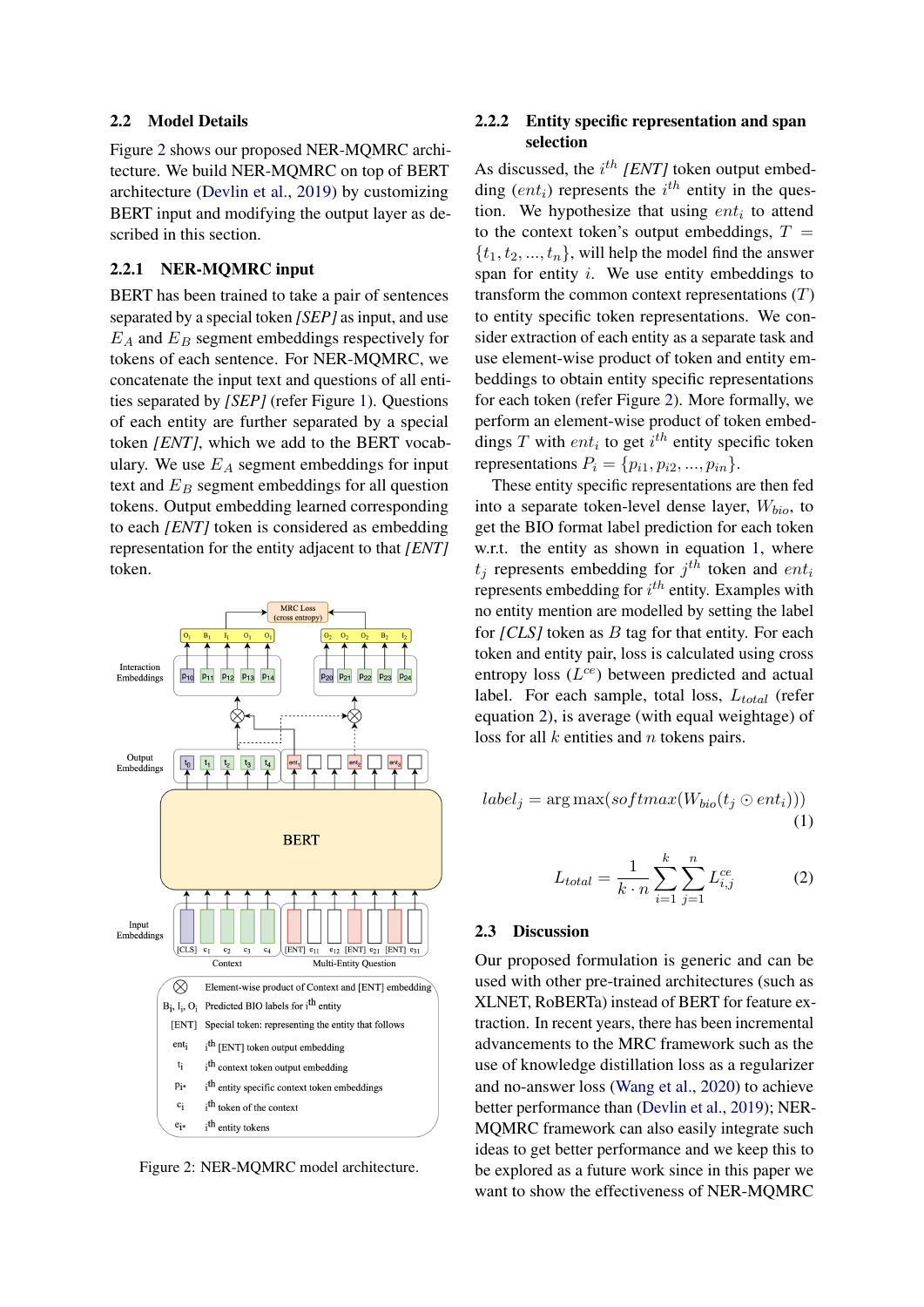<span id="page-3-1"></span>

|              | Train Data |         | <b>Test Data</b>     |        |        |                 |
|--------------|------------|---------|----------------------|--------|--------|-----------------|
| Dataset      | SOMRC      |         | $MOMRC$ Reduction(%) | SOMRC  | MOMRC  | $Reduction(\%)$ |
| Ecommerce5PT | 981,076    | 290,698 | 70.37                | 32.062 | 4.967  | 84.51           |
| AE-Pub       | 88,460     | 39.888  | 54.91                | 22,005 | 17.393 | 20.96           |
| Twitter      | 11.997     | 3.999   | 66.67                | 9.768  | 3.256  | 66.67           |

Table 2: Reduction in dataset size due to single-entity to multi-entity question transformation.

framework over NER-SQMRC framework with similar setup for both the frameworks. We use BIO label prediction to allow multiple value predictions for an entity from the text, though we also experimented with single (start, end) span index prediction as output labels similar to [\(Wang et al.,](#page-6-0) [2020\)](#page-6-0) but has the limitation of predicting only a single answer span.

### <span id="page-3-0"></span>3 Experimental Setup

#### 3.1 Datasets

Experiments were performed on three NER datasets described below.

AE-Pub [\(Xu et al.,](#page-6-7) [2019\)](#page-6-7) is a dataset for Ecommerce attribute extraction collected from AliExpress Sports & Entertainment category. This dataset is designed to pose E-commerce attribute extraction as a question answering problem and contains over 110k triplets (text, attribute, value) and 2.7k unique attributes. Even though the number of attributes is large, any given text in the dataset has no more than 13 attributes. Train and test dataset is created in an automated manner using distant supervision.

Ecommerce5PT is a 33 attributes (size, material, color, etc.) dataset extracted from five different product types from Amazon catalogue. The train data is constructed in a similar way as AE-Pub using distant supervision. The train data quality is improved using automated gazetteer and matching heuristics (refer Appendix [A.2\)](#page-7-1). Unlike AE-pub, test data is constructed with manual audit, thus leading to better quality test data.

Twitter [\(Zhang et al.,](#page-6-9) [2018\)](#page-6-9) is an English NER dataset based on tweets. We use the setup similar to [\(Mengge et al.,](#page-6-1) [2020\)](#page-6-1), using textual information queries (refer Appendix [A.5\)](#page-8-0) and making entity detection on PER, LOC and ORG.

#### 3.1.1 Datasets transformation

As discussed earlier, NER-MQMRC leads to reduced train and test data size as compared to NER-SQMRC (Table [2\)](#page-3-1). We observe a median of 3, 2 and 3 entities per question in training data of Ecommerce5PT, AE-Pub and Twitter datasets respectively, leading to similar data reduction for NER-MQMRC training. Appendix [A.4](#page-8-1) elaborates on the distribution of entities per question for NER-MQMRC for each of these datasets. For fair comparison, one should use all entities of a sample while evaluating NER-SL, NER-SQMRC and NER-MQMRC approaches. We use this setup for Ecommerce5PT and Twitter datasets. However, AE-Pub dataset contains only few entities of each sample. We follow setup used in [\(Xu et al.,](#page-6-7) [2019\)](#page-6-7) for AE-Pub evaluation.

#### 3.2 Experiments

In this section we detail the various experiments to evaluate our proposed solution, NER-MQMRC, on aspects such as operational performance (training and inference runtime), NER task, limited data setting (few shot) and NER-MQMRC model specific analysis.

Training and Inference Runtime: We compare how much time does NER-SQMRC and NER-MQMRC take to do one pass over the complete train data (1 epoch) as well as for inference on complete test data. For a fair comparison, the models are run on the same machine and under the same conditions.

Named Entity Recognition: We evaluate models for the task of extracting entities from a given text. For NER-SL models [\(Mehta et al.,](#page-6-5) [2021;](#page-6-5) [Ma and](#page-6-6) [Hovy,](#page-6-6) [2016\)](#page-6-6), input is a text in which tokens are to be tagged with entity BIO labels (B-PER, I-LOC, etc.). For NER-SQMRC models [\(Devlin et al.,](#page-6-2) [2019;](#page-6-2) [Wang et al.,](#page-6-0) [2020;](#page-6-0) [Xu et al.,](#page-6-7) [2019\)](#page-6-7), input is a text and a corresponding single entity question, whereas, for our proposed NER-MQMRC models, input is a text and a multi-entity question (section [2.1\)](#page-1-3). The output for each model (NER-SL, NER-SQMRC and NER-MQMRC) are BIO labels for each token in the text. We use micro average precision (P), recall (R) and  $F_1$  as evaluation metrics and use Exact Match criteria [\(Rajpurkar et al.,](#page-6-10) [2016\)](#page-6-10) to compute the scores.

Few-shot Learning: We analyze the performance as the number of data samples seen during training are reduced. We perform this analysis using Ecommerce5PT dataset and compare with Multitask NER architecture [\(Mehta et al.,](#page-6-5) [2021\)](#page-6-5).

Context-Entity Interaction: Element-wise product operation is applied over entity embedding and token output embeddings to get entity specific to-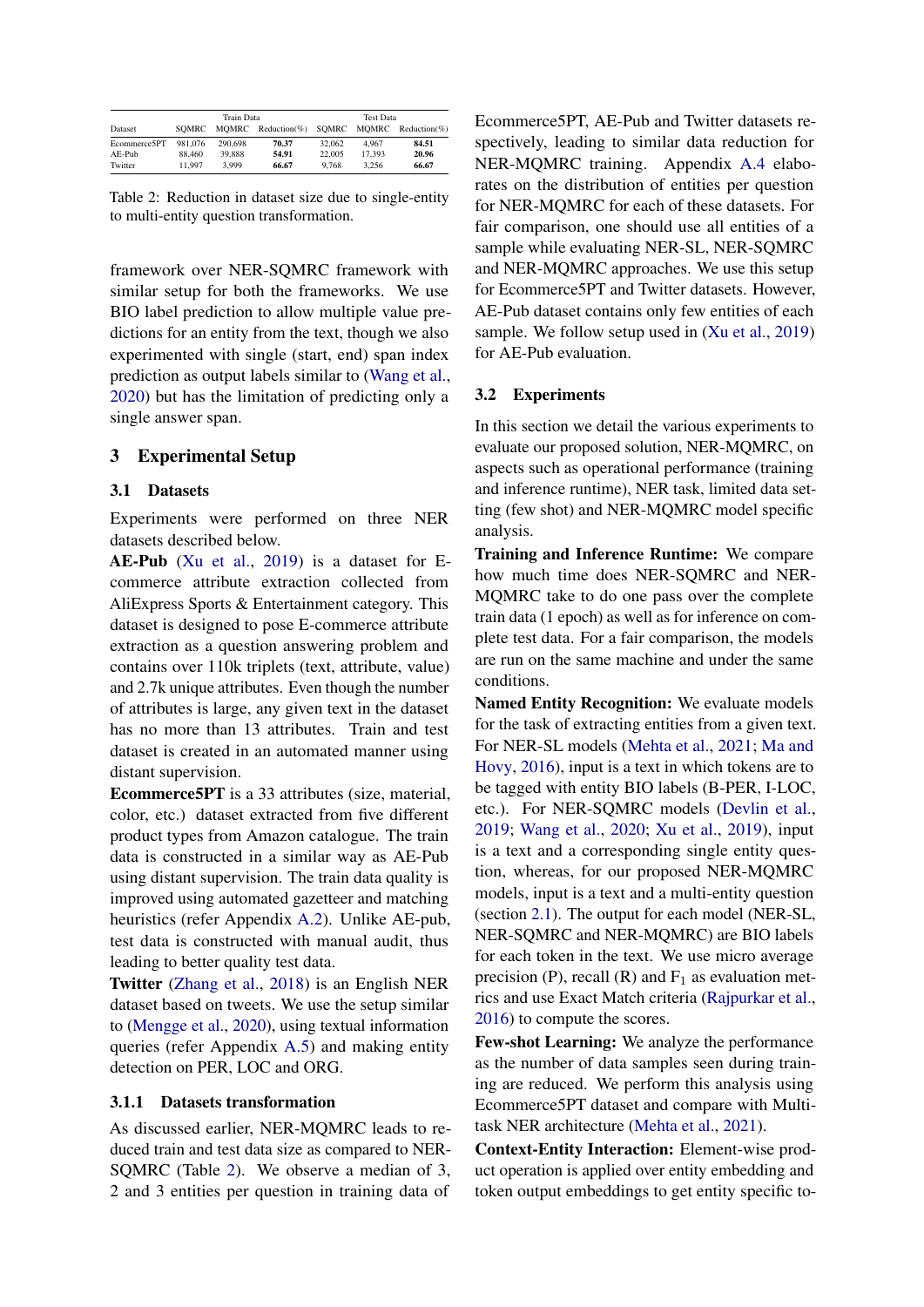<span id="page-4-2"></span>

| $P(\%)$ | $R(\%)$ | $F1(\%)$ |
|---------|---------|----------|
| 91.62   | 62.47   | 74.29    |
| 88.90   | 77.20   | 82.60    |
| 88.43   | 77.51   | 82.61    |
| 87.92   | 81.18   | 84.42    |
| 87.52   | 82.14   | 84.74    |
|         |         |          |
| $P(\%)$ | $R(\%)$ | $F1(\%)$ |
| 79.85   | 70.57   | 74.92    |
| 86.11   | 83.94   | 85.01    |
| 85.08   | 83.19   | 84.13    |
| 86.18   | 82.97   | 84.54    |
|         |         |          |
| $P(\%)$ | $R(\%)$ | $F1(\%)$ |
|         |         | 65.32    |
| 75.89   | 71.93   | 73.86    |
| 80.37   | 76.90   | 78.59    |
| 77.79   | 79.96   | 78.86    |
|         |         |          |

∗ Five individual models were trained and evaluated, one for each product type

AVEQA [\(Wang et al.,](#page-6-0) [2020\)](#page-6-0) uses no-answer and distillation loss as regularizers

Table 3: Performance comparison on various NER datasets.

ken embeddings. As the operation performed is important to filter information, in this experiment we explore the effects of using different operations other than using element-wise product.

Impact of entity ordering: We evaluate the impact on model performance due to the order in which entities are mentioned in a question as NER-MQMRC is formulated as a multi-entity question.

### <span id="page-4-0"></span>4 Results

### 4.1 Operational Performance – training and inference runtime

Figure [3](#page-4-1) shows the relative training and inference time of NER-MQMRC and NER-SQMRC on all three datasets. We observe that NER-MQMRC leads to an average 2.5 times faster training and 2.3 times faster inference due to performing single forward pass for all entities, as compared to NER-SQMRC which requires a separate forward pass for each entity. The runtime improvement depends on how many entities are grouped together in the dataset for each text. NER-MQMRC inference runtime on AE-Pub is only 5% faster than NER-SQMRC as only 20.96% reduction happened in

test dataset size after data transformation (Table [2\)](#page-3-1).

<span id="page-4-1"></span>

Figure 3: Comparison of operational metrics.

#### 4.2 NER Task Performance

Table [3](#page-4-2) shows comparison of our proposed model with baselines on multiple NER datasets. Based on evaluation on three NER datasets, our proposed model outperforms NER-SQMRC [\(Devlin et al.,](#page-6-2) [2019\)](#page-6-2) achieving F1 gain of +0.41%, +0.32% and +0.27% for AE-Pub, Ecommerce5PT and Twitter datasets respectively. A single NER-MQMRC model outperforms ensemble of five Multi-task NER models (one for each product type) by +2.14% F1 and helps in avoiding model proliferation by having a single model instead of a different model for each product type for Ecommerce5PT dataset. NER-MQMRC outperforms BERT-Tagger [\(Devlin](#page-6-2) [et al.,](#page-6-2) [2019\)](#page-6-2) by +2.13% which uses BERT for NER as a tagging task (NER-SL). For AE-Pub, NER-MQMRC has 0.47% lower F1 compared to AVEQA [\(Wang et al.,](#page-6-0) [2020\)](#page-6-0), which is due to the additional No-answer and Distillation loss components in AVEQA. Note that NER-MQMRC is agile and such modules can be easily integrated to it as well.

<span id="page-4-3"></span>

Figure 4: Performance with less training data on Ecommerce5PT.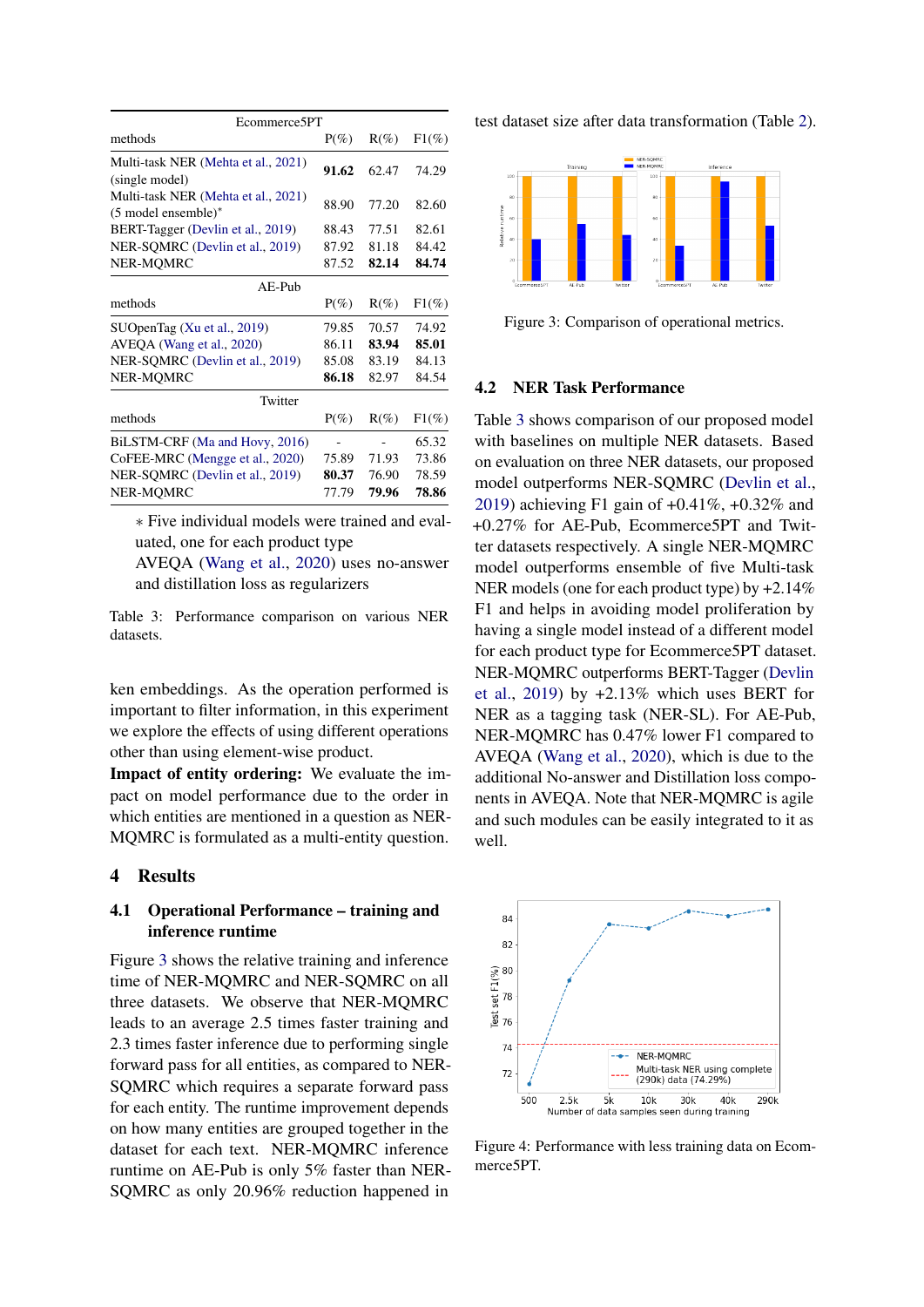<span id="page-5-1"></span>

| <b>Operation Name</b> | Formula                                 | $P(\%)$ | $R(\%)$ | $F1(\%)$ |
|-----------------------|-----------------------------------------|---------|---------|----------|
| layer_sum             | $P_i = W_1(T) + W_2(ent_i)$             | 79.07   | 11.46   | 20.02    |
| difference            | $P_i = T - ent_i$                       | 85.99   | 20.70   | 33.36    |
| layer_product_relu    | $P_i = relu(W_1(T)) * relu(W_2(ent_i))$ | 74.80   | 79.57   | 77.11    |
| layer_product_tanh    | $P_i = tanh(W_1(T)) * tanh(W_2(ent_i))$ | 76.68   | 78.49   | 77.58    |
| max                   | $P_i = max(T, ent_i)$                   | 76.87   | 80.79   | 78.78    |
| element-wise product  | $P_i = T * ent_i$                       | 77.79   | 79.96   | 78.86    |
| layer_product         | $P_i = W_1(T) * W_2(ent_i)$             | 78.87   | 79.66   | 79.26    |

 $W_1$ ,  $W_2$  are linear weight matrices

T is the context vector of shape  $(n, dim)$  where n is the context length

*ent<sub>i</sub>* is the entity vector of shape  $(dim,$  for the i<sup>th</sup> entity

 $P_i$  is the i<sup>th</sup> entity specific context vector of shape  $(n, dim)$ 

∗, +, − and max are element-wise product, sum, difference and max operations respectively

Table 4: Effect of different operations to attend context vectors using entity vector.

## 4.3 Evaluation in limited data setting – Few-shot Learning

Figure [4](#page-4-3) shows the performance of NER-MQMRC with lesser data availability during training. NER-MQMRC is able to perform better than Multi-Task NER model trained on complete Ecommerce5PT data (290k samples) with as low as 2.5k samples during training. NER-MQMRC is able to perform even with few samples for training because of the natural language understanding a pre-trained BERT model possesses. The performance further increases with increase in dataset size. For Multi-task NER model we observed the F1 further dropped from 74.29% to 54.49% when trained with 40k data samples.

### 4.4 NER-MQMRC Specific Experiments

### 4.4.1 Context Entity Interaction Operations

We experimented with a list of different operations to get better entity specific context embeddings on Twitter dataset. As shown in Table [4,](#page-5-1) *layer\_product* operation performed the best with 79.26% F1. Operations such as element-wise *sum* and *difference* performed poorly in generating good quality entity specific context embeddings because they did not amplify the context vector features by large magnitudes which helps the classification layer better differentiate whereas *product* operation amplified the feature magnitudes.

### 4.4.2 Effects of entity ordering in a question

We observe that keeping the same ordering of entities in a question while training, leads to deterioration in F1 if the entities are then shuffled during inference (-12.33% on average). This is likely due

to model giving more weightage to relative entity position while learning the entity representations and not focusing on the entity name (or entity question). Shuffling the order of entities during training alleviates this issue and leads to robust results for any order of entities during evaluation.

# <span id="page-5-0"></span>5 Industry Impact

Cost saving: Our production pipeline uses AWS p2.8xlarge compute instance for model training which costs \$7.2/hour. Training a single NER-SQMRC model takes 17 hours whereas our proposed NER-MQMRC model takes 7 hours which saves \$72 per model training i.e. reducing the model training cost by an average of 58.82%. Training multiple such models leads to large cost savings for production systems.

Faster model runtime: Due to the faster training and inference capabilities of NER-MQMRC, our production systems are deployed faster and are able to serve 2.3 times more inference requests per minute improving the model throughput.

Model proliferation reduction: The NER-SL based production systems need to deploy multiple models as they are not able to perform at scale with the increase in the number of attributes in the e-commerce catalogue due to the increase in output label space. NER-MQMRC alleviates this issue as the output label space remains constant (3 for BIO labels) and a single model can be trained for 50k+ number of attributes.

Better performance: From our experiments we show that NER-MQMRC performs better than NER-SL and NER-SQMRC framework models.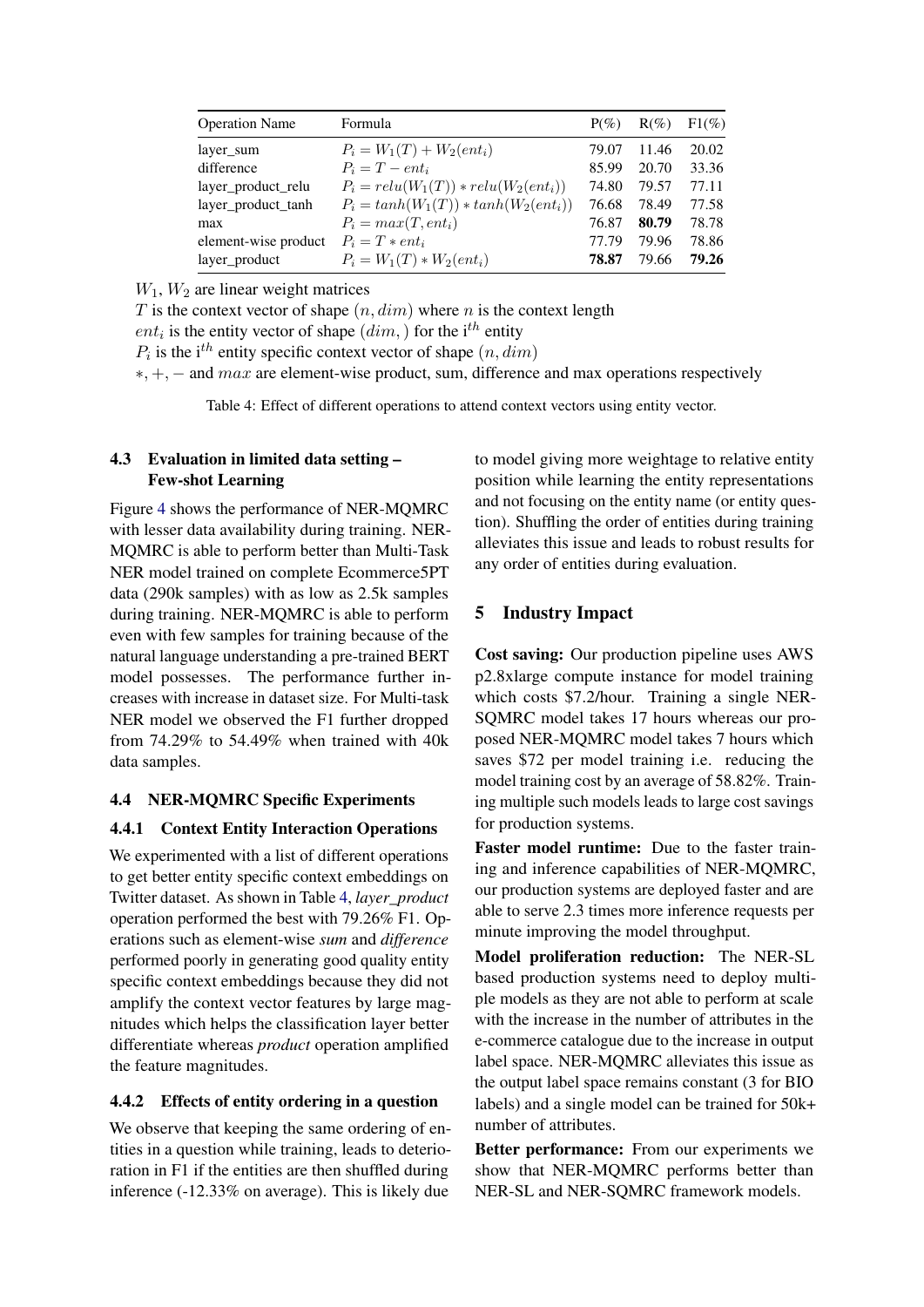### <span id="page-6-8"></span>6 Conclusion

In this paper, we formulated NER as a multi question MRC task (NER-MQMRC). Experimental evaluation on three NER datasets shows that our proposed NER-MQMRC model handles multiple entities together and leads to faster training and inference as compared to single question MRC formulation and improves performance over SOTA NER-SQMRC model [\(Devlin et al.,](#page-6-2) [2019\)](#page-6-2), establishing the effectiveness of our proposed model.

### References

- <span id="page-6-2"></span>Jacob Devlin, Ming-Wei Chang, Kenton Lee, and Kristina Toutanova. 2019. [BERT: Pre-training of](https://doi.org/10.18653/v1/N19-1423) [deep bidirectional transformers for language under](https://doi.org/10.18653/v1/N19-1423)[standing.](https://doi.org/10.18653/v1/N19-1423) In *Proceedings of the 2019 Conference of the North American Chapter of the Association for Computational Linguistics: Human Language Technologies, Volume 1 (Long and Short Papers)*, pages 4171–4186, Minneapolis, Minnesota. Association for Computational Linguistics.
- <span id="page-6-6"></span>Xuezhe Ma and Eduard Hovy. 2016. [End-to-end](https://doi.org/10.18653/v1/P16-1101) [sequence labeling via bi-directional LSTM-CNNs-](https://doi.org/10.18653/v1/P16-1101)[CRF.](https://doi.org/10.18653/v1/P16-1101) In *Proceedings of the 54th Annual Meeting of the Association for Computational Linguistics (Volume 1: Long Papers)*, pages 1064–1074, Berlin, Germany. Association for Computational Linguistics.
- <span id="page-6-5"></span>Kartik Mehta, Ioana Oprea, and Nikhil Rasiwasia. 2021. [LATEX-numeric: Language agnostic text at](https://doi.org/10.18653/v1/2021.naacl-industry.34)[tribute extraction for numeric attributes.](https://doi.org/10.18653/v1/2021.naacl-industry.34) In *Proceedings of the 2021 Conference of the North American Chapter of the Association for Computational Linguistics: Human Language Technologies: Industry Papers*, pages 272–279, Online. Association for Computational Linguistics.
- <span id="page-6-1"></span>Xue Mengge, Bowen Yu, Zhenyu Zhang, Tingwen Liu, Yue Zhang, and Bin Wang. 2020. [Coarse-to-](https://doi.org/10.18653/v1/2020.emnlp-main.514)[Fine Pre-training for Named Entity Recognition.](https://doi.org/10.18653/v1/2020.emnlp-main.514) In *Proceedings of the 2020 Conference on Empirical Methods in Natural Language Processing (EMNLP)*, pages 6345–6354, Online. Association for Computational Linguistics.
- <span id="page-6-10"></span>Pranav Rajpurkar, Jian Zhang, Konstantin Lopyrev, and Percy Liang. 2016. [SQuAD: 100,000+ questions for](https://doi.org/10.18653/v1/D16-1264) [machine comprehension of text.](https://doi.org/10.18653/v1/D16-1264) In *Proceedings of the 2016 Conference on Empirical Methods in Natural Language Processing*, pages 2383–2392, Austin, Texas. Association for Computational Linguistics.
- <span id="page-6-0"></span>Qifan Wang, Li Yang, Bhargav Kanagal, Sumit Sanghai, D. Sivakumar, Bin Shu, Zac Yu, and Jon Elsas. 2020. [Learning to extract attribute value from prod](https://dl.acm.org/doi/10.1145/3394486.3403047)[uct via question answering: A multi-task approach.](https://dl.acm.org/doi/10.1145/3394486.3403047) In *KDD '20: The 26th ACM SIGKDD Conference on Knowledge Discovery and Data Mining, Virtual Event, CA, USA, August 23-27, 2020*, pages 47–55. ACM.
- <span id="page-6-11"></span>Thomas Wolf, Lysandre Debut, Victor Sanh, Julien Chaumond, Clement Delangue, Anthony Moi, Pierric Cistac, Tim Rault, R'emi Louf, Morgan Funtowicz, and Jamie Brew. 2019. Huggingface's transformers: State-of-the-art natural language processing. *ArXiv*, abs/1910.03771.
- <span id="page-6-7"></span>Huimin Xu, Wenting Wang, Xin Mao, Xinyu Jiang, and Man Lan. 2019. [Scaling up open tagging from tens](https://doi.org/10.18653/v1/P19-1514) [to thousands: Comprehension empowered attribute](https://doi.org/10.18653/v1/P19-1514) [value extraction from product title.](https://doi.org/10.18653/v1/P19-1514) In *Proceedings of the 57th Annual Meeting of the Association for Computational Linguistics*, pages 5214–5223, Florence, Italy. Association for Computational Linguistics.
- <span id="page-6-3"></span>Bowen Yu, Zhenyu Zhang, Tingwen Liu, Bin Wang, Sujian Li, and Quangang Li. 2019. [Beyond word](https://doi.org/10.24963/ijcai.2019/750) [attention: Using segment attention in neural rela](https://doi.org/10.24963/ijcai.2019/750)[tion extraction.](https://doi.org/10.24963/ijcai.2019/750) In *Proceedings of the Twenty-Eighth International Joint Conference on Artificial Intelligence, IJCAI 2019, Macao, China, August 10-16, 2019*, pages 5401–5407. ijcai.org.
- <span id="page-6-9"></span>Qi Zhang, Jinlan Fu, Xiaoyu Liu, and Xuanjing Huang. 2018. [Adaptive co-attention network for named en](https://www.aaai.org/ocs/index.php/AAAI/AAAI18/paper/view/16432)[tity recognition in tweets.](https://www.aaai.org/ocs/index.php/AAAI/AAAI18/paper/view/16432) In *Proceedings of the Thirty-Second AAAI Conference on Artificial Intelligence, (AAAI-18), the 30th innovative Applications of Artificial Intelligence (IAAI-18), and the 8th AAAI Symposium on Educational Advances in Artificial Intelligence (EAAI-18), New Orleans, Louisiana, USA, February 2-7, 2018*, pages 5674–5681. AAAI Press.
- <span id="page-6-4"></span>Guineng Zheng, Subhabrata Mukherjee, Xin Luna Dong, and Feifei Li. 2018. [Opentag: Open attribute](https://doi.org/10.1145/3219819.3219839) [value extraction from product profiles.](https://doi.org/10.1145/3219819.3219839) In *Proceedings of the 24th ACM SIGKDD International Conference on Knowledge Discovery & Data Mining, KDD 2018, London, UK, August 19-23, 2018*, pages 1049– 1058. ACM.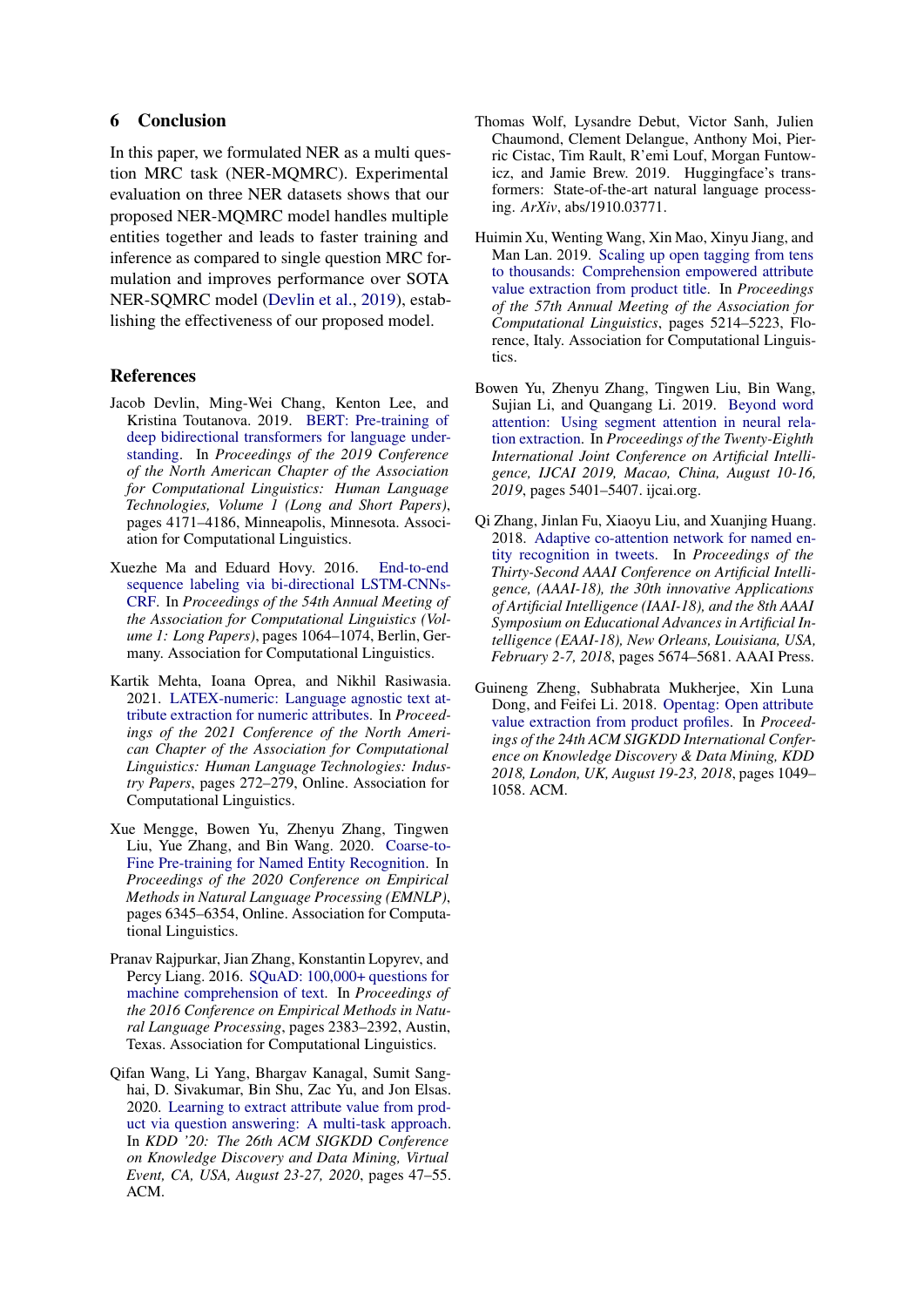### A Appendix

### <span id="page-7-0"></span>A.1 NER as Single Question MRC

Figure [5](#page-7-2) shows our baseline NER-SQMRC architecture. We use BERT for Question Answering [\(De](#page-6-2)[vlin et al.,](#page-6-2) [2019\)](#page-6-2) as our NER-SQMRC baseline implementation. The model is given a question  $q_i$ asking about  $i^{th}$  entity and the model has to extract a text span  $x_{start_i, end_i}$  from X which are tokens corresponding to the  $i^{th}$  entity. The question component of the input in NER-SQMRC comprises of a single entity of interest to be extracted. The context token embeddings derived from the forward pass of the BERT model are then used to extract the text span corresponding to the entity from the context. For a text with five entities the NER-SQMRC model will need to perform five forward pass through the model to extract the text spans for each of the five entities.

<span id="page-7-2"></span>

Figure 5: NER-SQMRC model architecture.

#### <span id="page-7-1"></span>A.2 Ecommerce5PT training data generation

Catalogue attribute values can be noisy (e.g. having junk value or missing value) and leads to noisy training annotations with distant supervision. In this section we explain the strategies employed to create better quality training data for Ecommerce5PT dataset.

#### A.2.1 Automated Gazetteer

Using gazetteers in distant supervision can improve the quality of training annotations (especially for attributes which have limited set of valid values). As part of the data tagging step, the catalogue backend values for an attribute are read to create the gazetteer values using the most frequently occuring attribute values. Elbow method is used to determine the threshold for selecting values for the gazetteer. The training data is then created leveraging the backend attribute values and gazetteer values in distant supervision.

#### A.2.2 Other Heuristics

The backend catalogue value sometimes contains a different variation of the attribute value than what is present in the context. For example, context is "US Polo t-shirt for Men" whereas the backend value for the attribute *target-audience* is "Man". Such cases will not be tagged using exact match in distant supervision. Custom heuristics such as pluralizing the text (Men, Mens, Men's, etc.), removing or adding "s", lower casing the text and normalizing attributes such as converting "XXXXL" to "4XL" for *size* attribute are added to improve the training data quality.

#### A.3 Implementation Details

In this section we discuss the dataset creation and model training hyper-parameters details to replicate our results.

During training, we explicitly add no answers for entities that do not have a span in a given text to make the model learn to predict *[CLS]* if no valid answer is present for an entity. We do not make any additions to AE-Pub since it already has no answers added for certain entities. For Ecommerce5PT we add 60% no answers at random and for Twitter and CoNLL we add all no answers for each entity that is not present in that text.

For our implementation of NER-SQMRC and NER-MQMRC, we use the transformers library [\(Wolf et al.,](#page-6-11) [2019\)](#page-6-11). We use variants of pre-trained BERT model for all our experiments. We use *basecased* variant for Twitter and *base-uncased* variant for AE-Pub and Ecommerce5PT, keeping our evaluation fairly comparable to existing literature. We use the output layer of single (start, end) span index for AE-Pub dataset similar to [\(Wang et al.,](#page-6-0) [2020\)](#page-6-0) instead of BIO label. Furthermore, we don't do any dataset specific preprocessing or specific hyperparameter tuning. We use batch size of 32, and